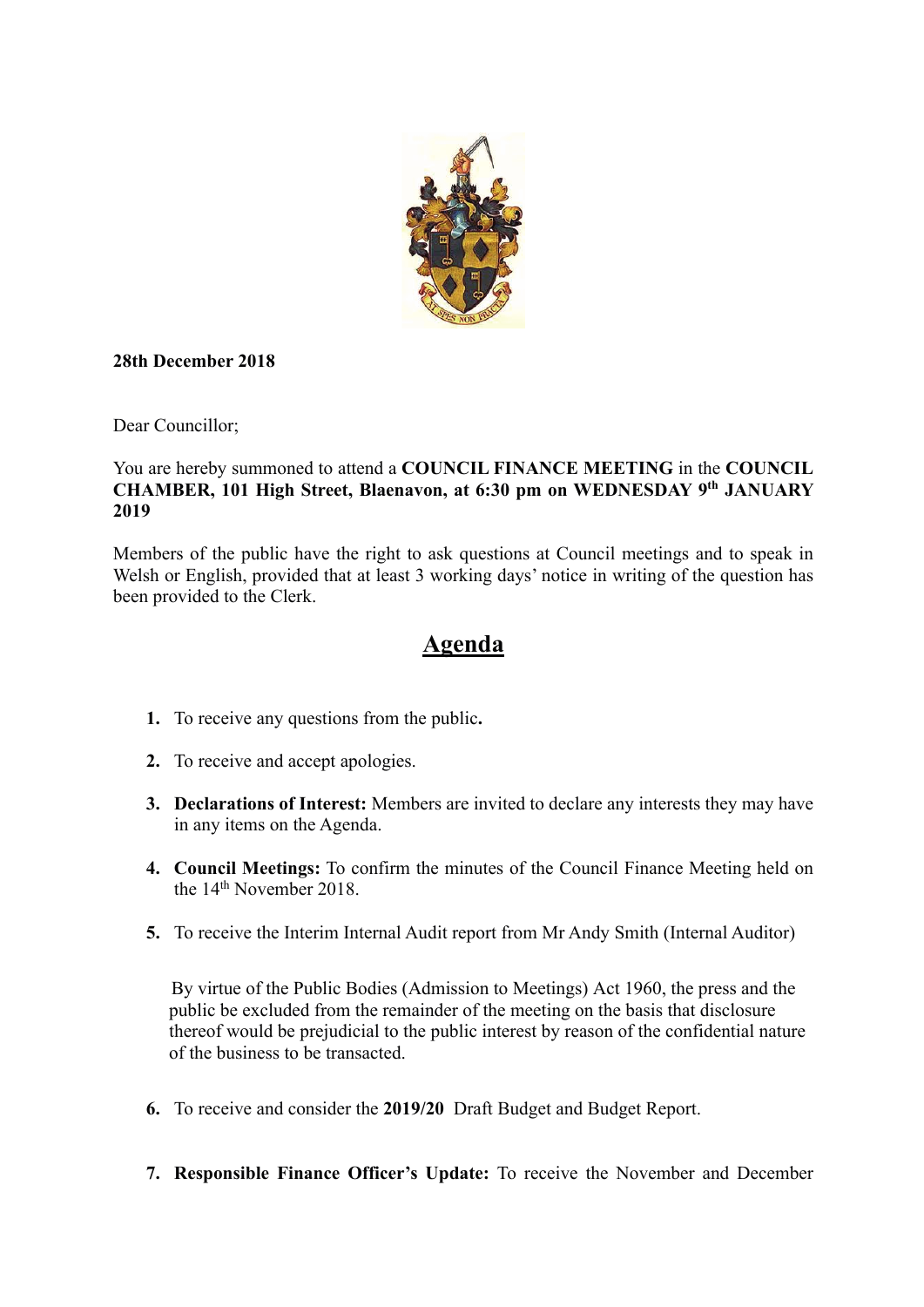2018 financial update.

Yours Sincerely

Kevin Warren. MInstLM. FCMI.

Clerk to the Council.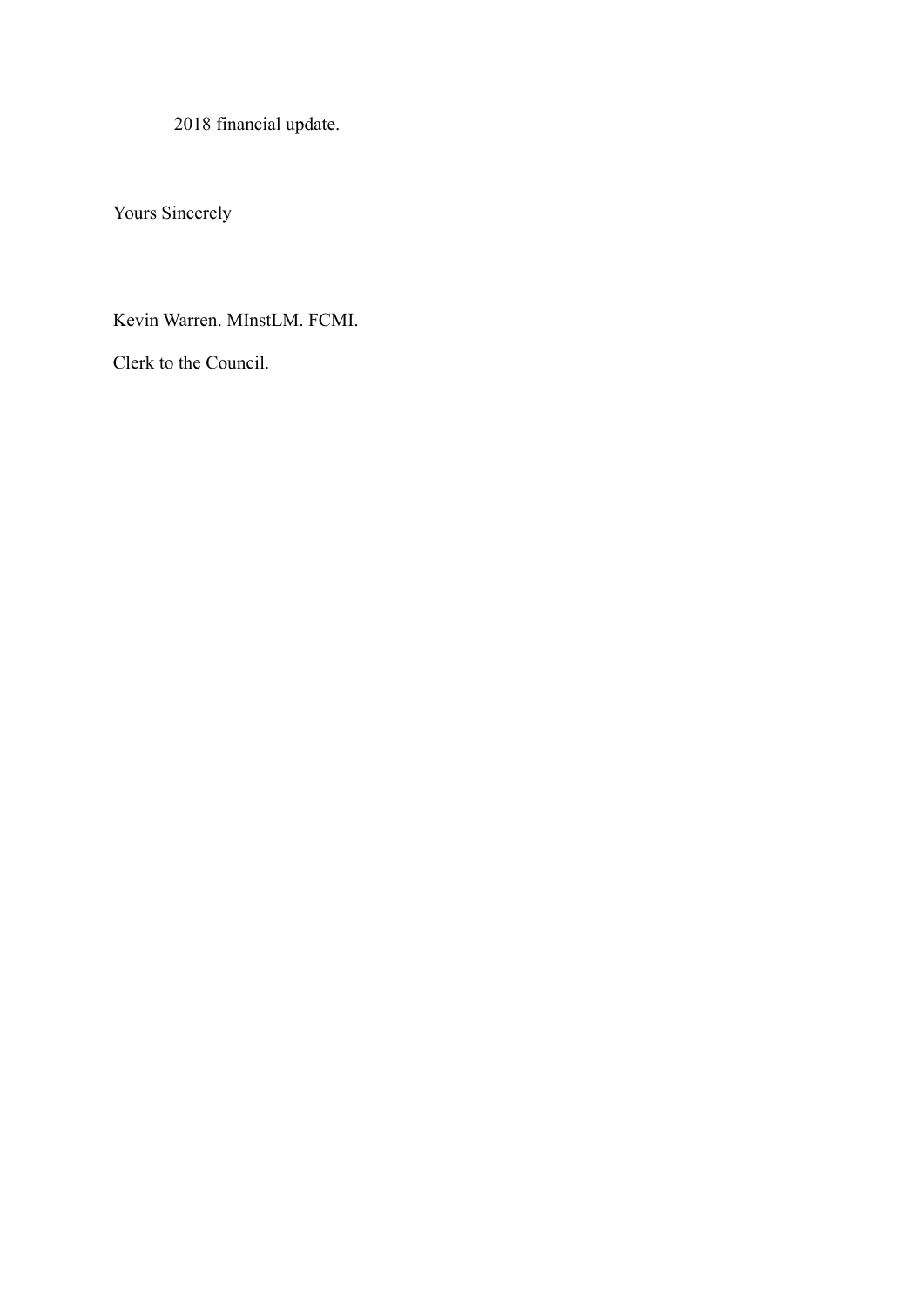

# **BLAENAVON TOWN COUNCIL**

# **MINUTES OF THE COUNCIL FINANCE MEETING**

# **HELD ON WEDNESDAY 9th JANUARY 2019 AT THE COUNCIL CHAMBER, 101 HIGH ST, BLAENAVON.**

#### **In attendance:**

Councillor: Jac Denley - Jones (In the Chair)

Councillors in attendance: S. Bright, G. Davies, S. Evans, N. Horler, J. Huybs, J. Jones, B. Lewis, G. McCann.

Visitors: Mr Andy Smith – Internal Auditor

The Finance meeting of the Council was opened at 6:30pm by the Chairman Councillor Jac Denley - Jones who welcomed everyone to the meeting and thanked them for their attendance.

#### **1. To receive any questions from the public.**

None present

#### **2. Apologies**

Cllrs L. Evans, P. Roberts, A. Jones

#### **3. Declaration of interests**

None declared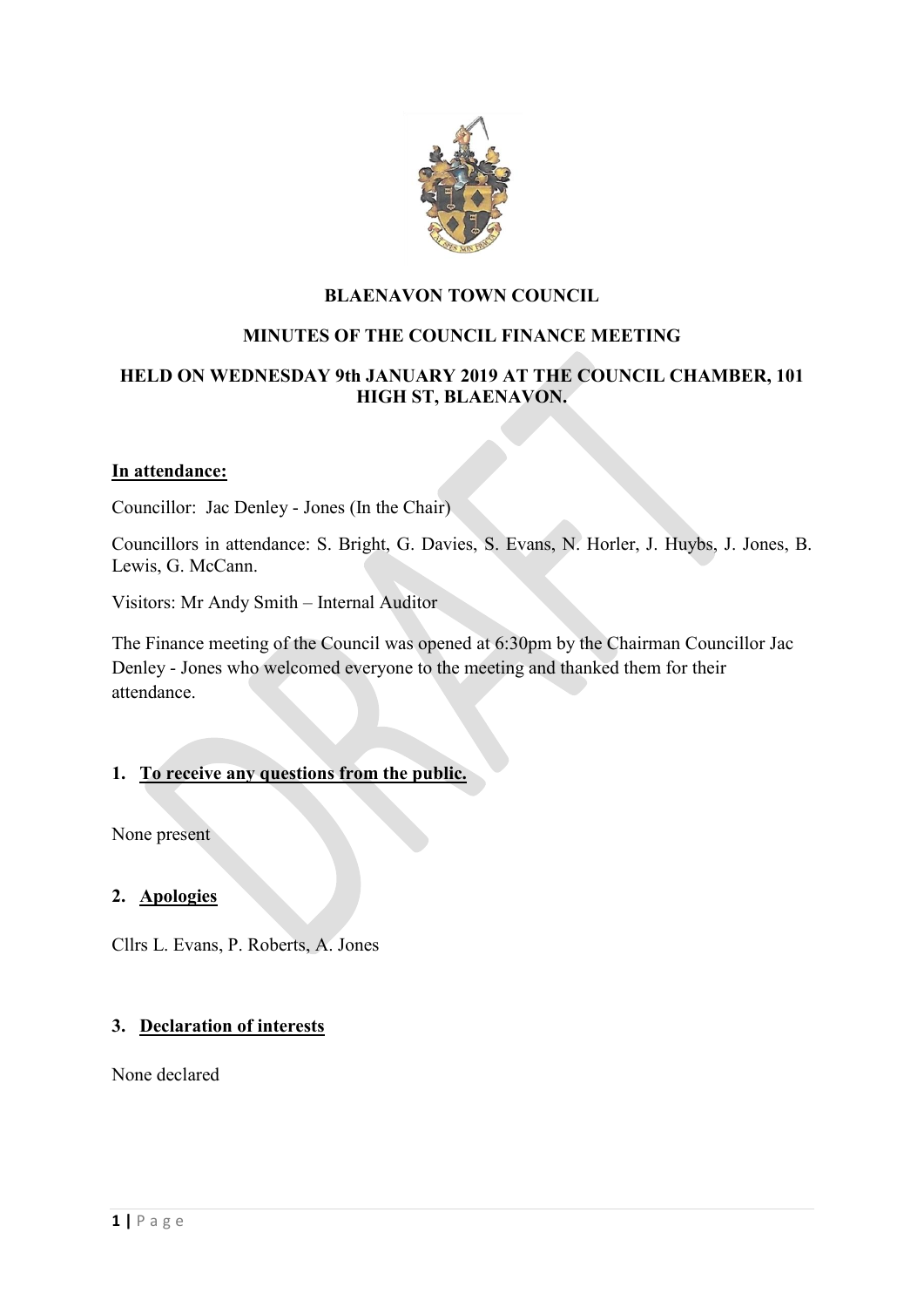# **4. To confirm the minutes of the Council Finance Meeting held on the 14th November 2018 as a true and accurate record**

The minutes were read for accuracy with no amendments being offered. It was proposed by Cllr Janet Jones and seconded by Cllr Denley – Jones that the minutes be approved. This was agreed.

A brief update was provided by Cllr Gareth Davies in relation to the bid previously discussed regarding the Healthy Living Activity Project.

The bid that was submitted by TCBC has been rejected and further work will now take place in terms re submission. A further update will be provided.

A brief discussion then took place amongst members regarding potential drug use within the Town and that a recent police operation involved the execution of drugs warrants.

Members were concerned regarding reports of potential drug use at locations within the Town namely the public toilets at Lion Street and in the vicinity of the Hwb youth facility in Broad Street Blaenavon.

It was discussed and decided by members that an invite be afforded to PC Ellis the Neighbourhood Officer for Blaenavon and Hannah Lewis the Hwb Youth manager to attend a Council meeting and provide an update to members regarding their concerns.

**Resolved:** Minutes approved unanimously. Clerk to invite PC Ellis and Hannah Lewis to update members at a future council meeting.

# **5. To receive the Interim Internal Audit report from Mr Andy Smith (Internal Auditor)**

Mr Andy Smith the Council's appointed internal auditor updated members regarding the interim audit report that was completed in December 2018. The report had been sent out to members for their perusal prior to the finance meeting.

Mr Smith outlined to members that the Council's financial management and governance was extremely robust and highlighted no recommendations other than the final completion of the asset register which was currently in hand together with an agreement regarding the proposed budget for 2019/20.

There were no questions from members. Mr Smith was thanked for the preparation of the interim report together with the support he has provided to the Council to date.

**Resolved:** Members noted the update.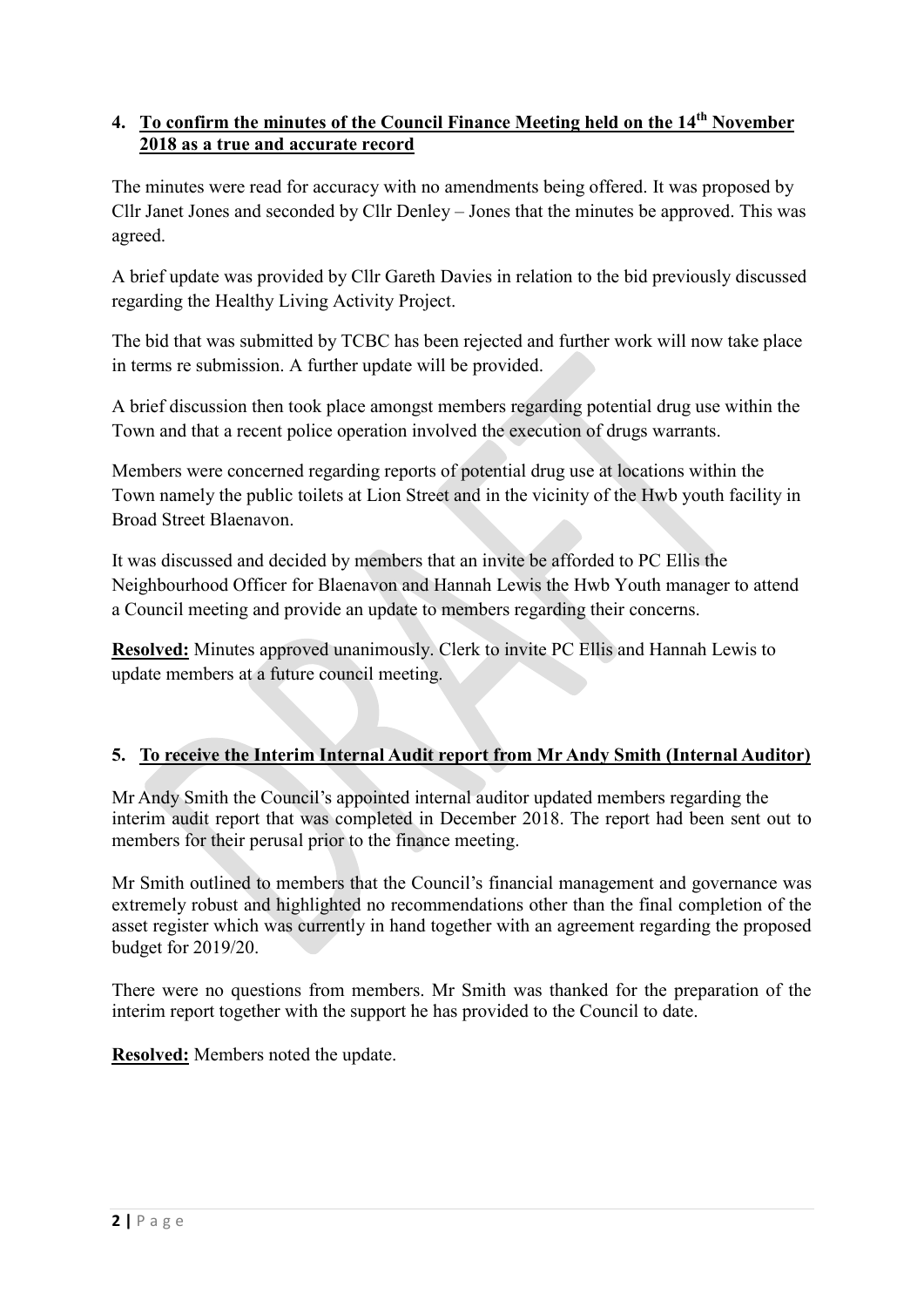# **6. To receive and consider the 2019 / 20 Draft Budget and Budget Report**

Mr Warren the Responsible Financial Officer referred to the proposed Budget for 2019/20 together with a Budget report. All documents had been sent out to members for their perusal prior to the finance meeting.

A detailed discussion took place amongst members regarding both documents together with the current budget covering the 2018/19 period. The proposed 2019/20 budget outlined the proposed spend plans these being:

- Grants
- Salary / Allowances
- Projects
- $\bullet$  Income
- Establishment

It was noted and discussed by members the substantial amount of money that had been generated for local projects as a result of the Council's match funding initiatives. This level of delivery was filling some of the gaps being left by TCBC.

It was also noted the substantial amount of money that had been spent on recent projects namely the Cinema Seats for the Workmen's Hall and Xmas Lights. This was in line with the objectives that had been agreed in the Town Council Business Plan.

In comparison other impactive community projects had been completed with a minimum of expenditure for example the Intergenerational Project together with the Swimming Project.

Members were in agreement that this level of delivery should be made available to the community using media opportunities.

As a result of further discussions by members it was proposed by Cllr Gareth Davies and seconded by Cllr Jackie Huybs that the proposed budget for 2019/20 be accepted together with a precept increase to £130k.

Cllr Janet Jones proposed an amendment that the precept be increased to £120k. This proposal was not seconded.

A vote was taken on the proposal to accept the proposed budget for 2019/20 and to raise the precept to £130k. This was accepted by 8 votes to 1.

This decision will be placed before the Full Council on the 23/1/19 for full ratification.

**Resolved:** To refer the acceptance of the proposed Budget for 2019/20 to the next Full Council meeting on the 23/1/19 for final ratification.